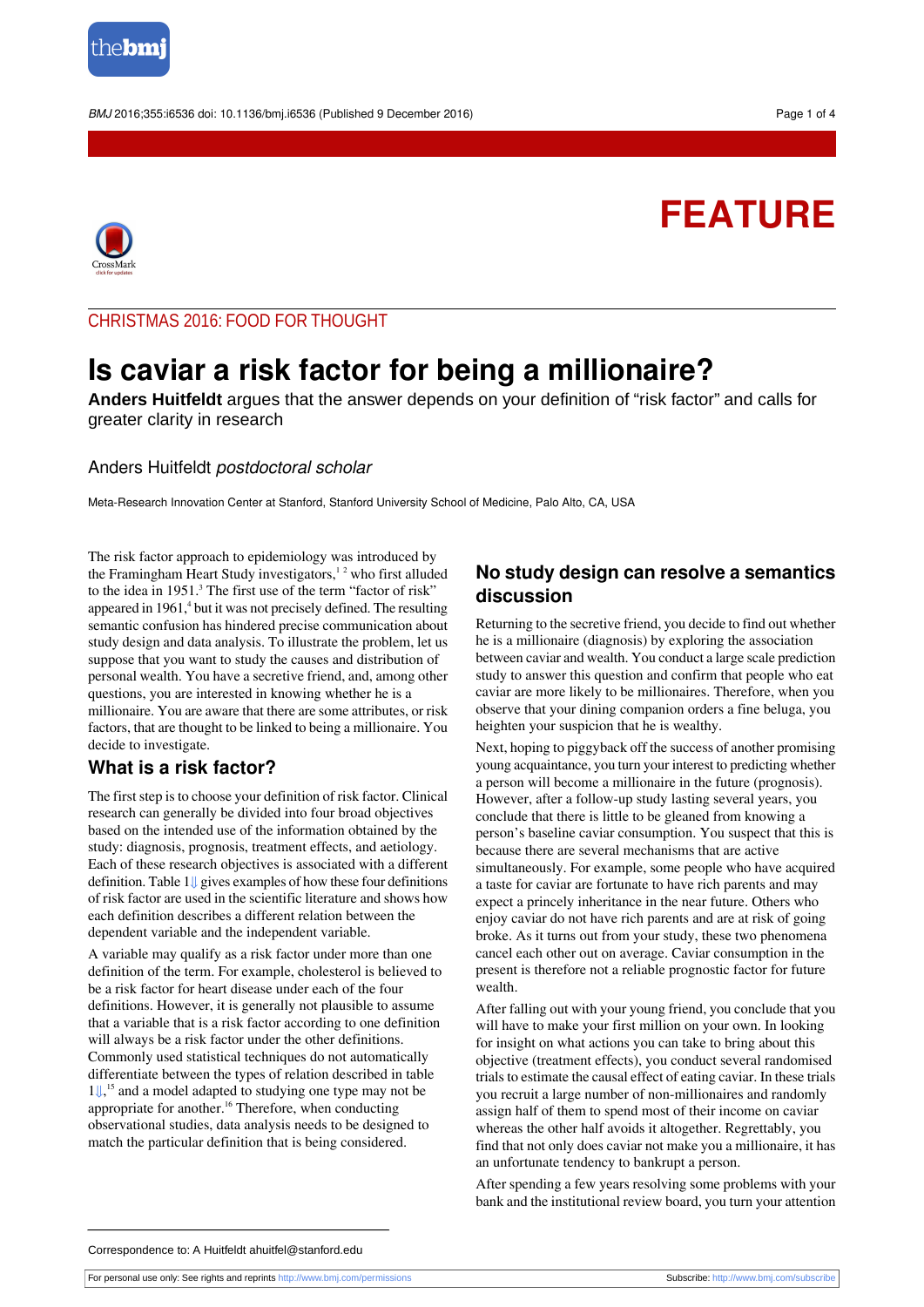to understanding the role of caviar in the mechanism of wealth creation (aetiology). You suspect that outside randomised trials, people who are susceptible to the detrimental effects of caviar always become addicted to the delicious black stuff and therefore never become millionaires. It is therefore possible that among those who become millionaires, nobody can attribute their success to having avoided caviar—that is, the absence of caviar had no role in the aetiology. However, after consulting numerous textbooks on causal inference, you discover that this hypothesis is not testable with currently available statistical theory without strong and often unrealistic assumptions. Therefore, you fail to reach a conclusion.

Your extensive studies have shown that caviar is useful for predicting if someone is a millionaire (diagnosis/detection) but not for predicting if they will become a millionaire in the future (prognosis). Furthermore, you conclude that excessive consumption may reduce your probability of becoming a millionaire (treatment effect) but you are unable to answer questions about caviar's role in the mechanism of wealth creation (aetiology) without relying on questionable assumptions.

This brings us to the first crucial point: If scientist A asserts that caviar is a risk factor, it is unclear which type of relation he is referring to. Therefore, if scientist B disagrees but uses a different definition of risk factor, they both may be right. There is no study design that can resolve this disagreement: the scientists are not arguing about the underlying reality but about who gets to define the term risk factor.

#### **Epidemiological studies with ambiguous research objectives**

*TheBMJ* declines to publish the findings from your four studies, and your painstaking work is lost to the dustbin of history. Several years later you are asked to serve as a peer reviewer on a large observational study that aims to determine whether caviar is a risk factor for being a millionaire.

After you make some initial requests for clarification, the editor tells you that risk factor is a standard term in epidemiology, that, of course, you understand what it means, and why do you have to get so pedantic all of a sudden? Your task is simply to determine whether the study supports its conclusions or, in other words, whether the study design and data analysis can be expected to find "the truth."

That depends on what the authors are trying to find out: a method that will simultaneously answer questions about diagnosis, prognosis, treatment effects, and aetiology cannot exist. How could such a method exist, when these questions can have different answers? In other words, the relevant methodological questions the reader engages with to determine if the conclusions are supported depend on what the authors are trying to achieve—that is, in which definition of risk factor they are interested.

This brings us to the second crucial point. Unless the research objective is clearly defined in terms of an explicitly stated definition of risk factor, it is not possible to evaluate whether the study design and data analysis are appropriate to answer the research questions, and therefore not possible to evaluate the credibility of the study or its conclusions.

#### **Semantic ambiguity leads to methodological confusion**

The authors of the observational study describe their methods. They have a large dataset with many relevant variables, and use a prediction model with covariates selected by an automated algorithm. Unsurprisingly, they conclude that caviar is a risk factor for wealth, but take great care to avoid using the word "cause" other than in the context of a cliché about the logical implications of correlations.

However, you notice that the paper contains some discussion of seemingly causal questions, such as mechanism of action and policy implications. You also notice that they control extensively for confounding. This is puzzling. Confounding is a phenomenon that complicates our attempts to estimate causal effects, but is not relevant if the goal of the research is to reduce diagnostic or prognostic uncertainty.<sup>15</sup> Some obvious questions are therefore immediately raised: Why do the authors control for confounding when their goal is not to estimate a causal effect? Was this not a prediction model?

At this stage, you begin to wonder whether it was such a great idea to unify four types of relation into a single term. Are the authors mixing up distinct concepts, each having different implications for how the study should be designed and analysed? Does the paper answer neither question because it mixes methods that were intended to answer distinct questions?

#### **Implications for observational research**

As the example shows, the appropriate analytical approach depends on which definition of risk factor the investigators had in mind. If this is left unspecified, the paper does not contain enough information to evaluate whether the conclusions are credible, which brings the purpose of peer review into question.

Some have advocated reducing ambiguity by settling on a single definition of risk factor. For example, Miquel Porta's *Dictionary of Epidemiology*<sup>17</sup> defines a risk factor as "a factor that is causally related to the change in the risk of a relevant health process, outcome, or condition." However, this approach can only solve the problem if all researchers agree to use the term only in this sense. Moreover, this definition implicitly assumes that epidemiologists are only interested in causality, to the exclusion of other worthy research objectives such as reducing diagnostic<sup>18</sup> or prognostic<sup>19</sup> uncertainty.

Instead, I suggest that journal editors should enforce a taboo $2<sup>0</sup>$ on the term "risk factor," thereby forcing investigators to spell out exactly what they mean by the term. For example, authors could be required to specify whether they are interested in a diagnostic factor, a prognostic factor, an aetiological factor, or a treatment effect. Only then will it be possible for readers to understand exactly what the investigatorsintended to learn, and to engage in productive scientific conversation about whether they succeeded in accounting for the biases associated with that particular research objective.

I thank Sonja Swanson, Galit Shmueli, Andrew Watt, Steve Goodman, Sander Greenland, Ada Cohen, and Etsuji Suzuki for helpful comments. Competing interests: I have read and understood BMJ policy on declaration of interests and have no relevant interests to declare. Provenance and peer review: Not commissioned; externally peer reviewed.

<sup>1</sup> Dawber TR, Moore FE, Mann GV. II. Coronary heart disease in the Framingham Study. Int J Epidemiol 2015;44:1767-80. [doi:10.1093/ije/dyv346](http://dx.doi.org/10.1093/ije/dyv346) [pmid:26705414.](http://www.ncbi.nlm.nih.gov/pubmed/?term=26705414)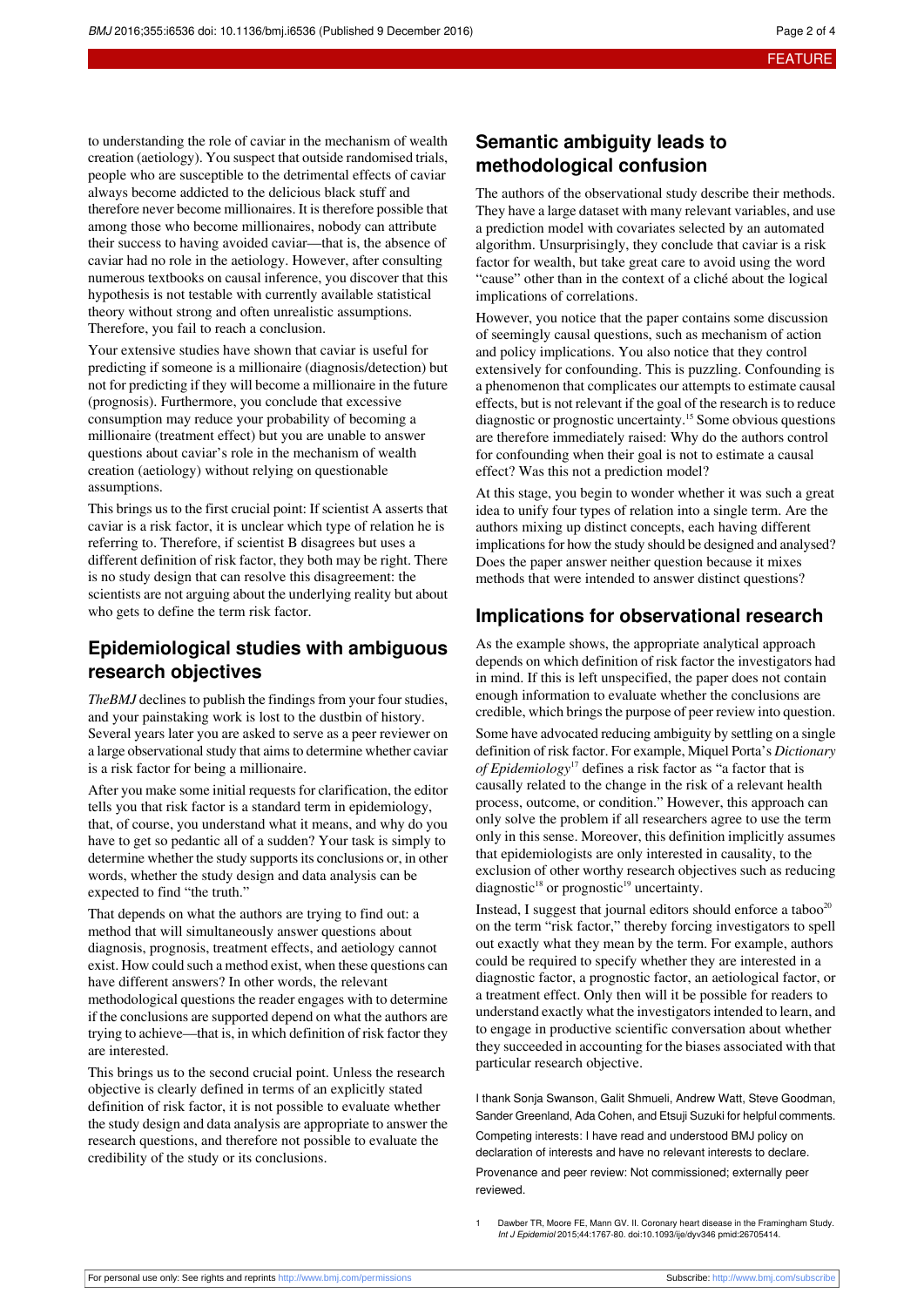#### **Key messages**

The definition of "risk factor" will vary depending on whether a research question is exploring diagnosis, prognosis, treatment effects, or aetiology

Unless a definition is specified, it is not possible for readers of research papers to understand what the investigators attempted to learn or evaluate whether they succeeded in their objectives

Journal editors should require authors to specify the intended use of the research findings and ensure that the methods were appropriate

- 2 Aronowitz RA. Risky medicine: our quest to cure fear and uncertainty. University of Chicago Press, 2015[doi:10.7208/chicago/9780226049854.001.0001](http://dx.doi.org/10.7208/chicago/9780226049854.001.0001).
- 3 Dawber TR, Meadors GF, Moore FE Jr. Epidemiological approaches to heart disease: the Framingham Study. Am J Public Health Nations Health 1951;41:279-81. [doi:10.2105/](http://dx.doi.org/10.2105/AJPH.41.3.279) [AJPH.41.3.279](http://dx.doi.org/10.2105/AJPH.41.3.279) [pmid:14819398](http://www.ncbi.nlm.nih.gov/pubmed/?term=14819398).
- 4 Kannel WB, Dawber TR, Kagan A, Revotskie N, Stokes J 3rd. Factors of risk in the development of coronary heart diseasesix year follow-up experience. The Framingham Study. Ann Intern Med 1961;55:33-50. [doi:10.7326/0003-4819-55-1-33](http://dx.doi.org/10.7326/0003-4819-55-1-33) [pmid:13751193](http://www.ncbi.nlm.nih.gov/pubmed/?term=13751193).
- 5 Skinner JS, Smeeth L, Kendall JM, Adams PC, Timmis A. Chest Pain Guideline Development Group. NICE guidance. Chest pain of recent onset: assessment and diagnosis of recent onset chest pain or discomfort of suspected cardiac origin. Heart 2010;96:974-8. [doi:10.1136/hrt.2009.190066](http://dx.doi.org/10.1136/hrt.2009.190066) [pmid:20538674](http://www.ncbi.nlm.nih.gov/pubmed/?term=20538674).
- 6 Wilson PW, D'Agostino RB, Levy D, Belanger AM, Silbershatz H, Kannel WB. Prediction of coronary heart disease using risk factor categories. Circulation 1998;97:1837-47. [doi:](http://dx.doi.org/10.1161/01.CIR.97.18.1837) [10.1161/01.CIR.97.18.1837](http://dx.doi.org/10.1161/01.CIR.97.18.1837) [pmid:9603539](http://www.ncbi.nlm.nih.gov/pubmed/?term=9603539).
- 7 Levine GN, Keaney JF Jr, , Vita JA.Cholesterol reduction in cardiovascular disease. Clinical benefits and possible mechanisms. N Engl J Med 1995;332:512-21. [doi:10.1056/](http://dx.doi.org/10.1056/NEJM199502233320807) [NEJM199502233320807](http://dx.doi.org/10.1056/NEJM199502233320807) [pmid:7830734](http://www.ncbi.nlm.nih.gov/pubmed/?term=7830734).
- Hernán MA, Robins JM. Causal inference. Chapman and Hall, CRC, 2016.
- 9 Brown MS, Goldstein JL. How LDL receptors influence cholesterol and atherosclerosis. Sci Am 1984;251:58-66. [doi:10.1038/scientificamerican1184-58](http://dx.doi.org/10.1038/scientificamerican1184-58) [pmid:6390676](http://www.ncbi.nlm.nih.gov/pubmed/?term=6390676).
- 10 Smith GD, Ebrahim S. Mendelian randomization: genetic variants as instruments for strengthening causal inference in observational studies. In:

Weinstein M, Vaupel J, Wachter K, eds. Biosocial surveys . National Academies Press, 2008.

- 11 Gelman A, Imbens G. Why ask why? Forward causal inference and reverse causal questions. NBER working paper No 19614. 2013. <http://www.nber.org/papers/w19614>
- 12 Greenland S, Robins JM. Conceptual problems in the definition and interpretation of attributable fractions. Am J Epidemiol 1988;128:1185-97[.pmid:3057878](http://www.ncbi.nlm.nih.gov/pubmed/?term=3057878).
- 13 Suzuki E, Yamamoto E, Tsuda T. On the relations between excess fraction, attributable fraction, and etiologic fraction. Am J Epidemiol 2012;175:567-75. [doi:10.1093/aje/](http://dx.doi.org/10.1093/aje/kwr333) [kwr333](http://dx.doi.org/10.1093/aje/kwr333) [pmid:22343634](http://www.ncbi.nlm.nih.gov/pubmed/?term=22343634).
- 14 Rothman KJ. Causes. Am J Epidemiol 1976;104:587-92.[pmid:998606](http://www.ncbi.nlm.nih.gov/pubmed/?term=998606).<br>15 Shmueli G. To explain or to predict? Stat Sci 2010:25:289-310doi:10.12
- 15 Shmueli G. To explain or to predict?Stat Sci 2010;25:289-31[0doi:10.1214/10-STS330](http://dx.doi.org/10.1214/10-STS330). 16 Shmueli G, Koppius O. Predictive analytics in information systems research. Manage Inf
- Syst Q 2011;35. 17 Porta M. A dictionary of epidemiology. Oxford University Press, 2008.
- 18 Hendriksen JMT, Geersing GJ, Moons KGM, de Groot JAH. Diagnostic and prognostic prediction models. J Thromb Haemost 2013;11(Suppl 1):129-41. [doi:10.1111/jth.](http://dx.doi.org/10.1111/jth.12262) [12262](http://dx.doi.org/10.1111/jth.12262) [pmid:23809117.](http://www.ncbi.nlm.nih.gov/pubmed/?term=23809117)
- 19 Khullar D, Jena AB. Reducing prognostic errors: a new imperative in quality healthcare. BMJ 2016;352:i1417. [doi:10.1136/bmj.i1417](http://dx.doi.org/10.1136/bmj.i1417) [pmid:26993146](http://www.ncbi.nlm.nih.gov/pubmed/?term=26993146).
- 20 Yudkowsky ES. A human's guide to words. In: Rationality: from AI to zombies. Machine Intelligence Research Institute, 2015.

Published by the BMJ Publishing Group Limited. For permission to use (where not already granted under a licence) please go to [http://group.bmj.com/group/rights-licensing/](http://group.bmj.com/group/rights-licensing/permissions) [permissions](http://group.bmj.com/group/rights-licensing/permissions)